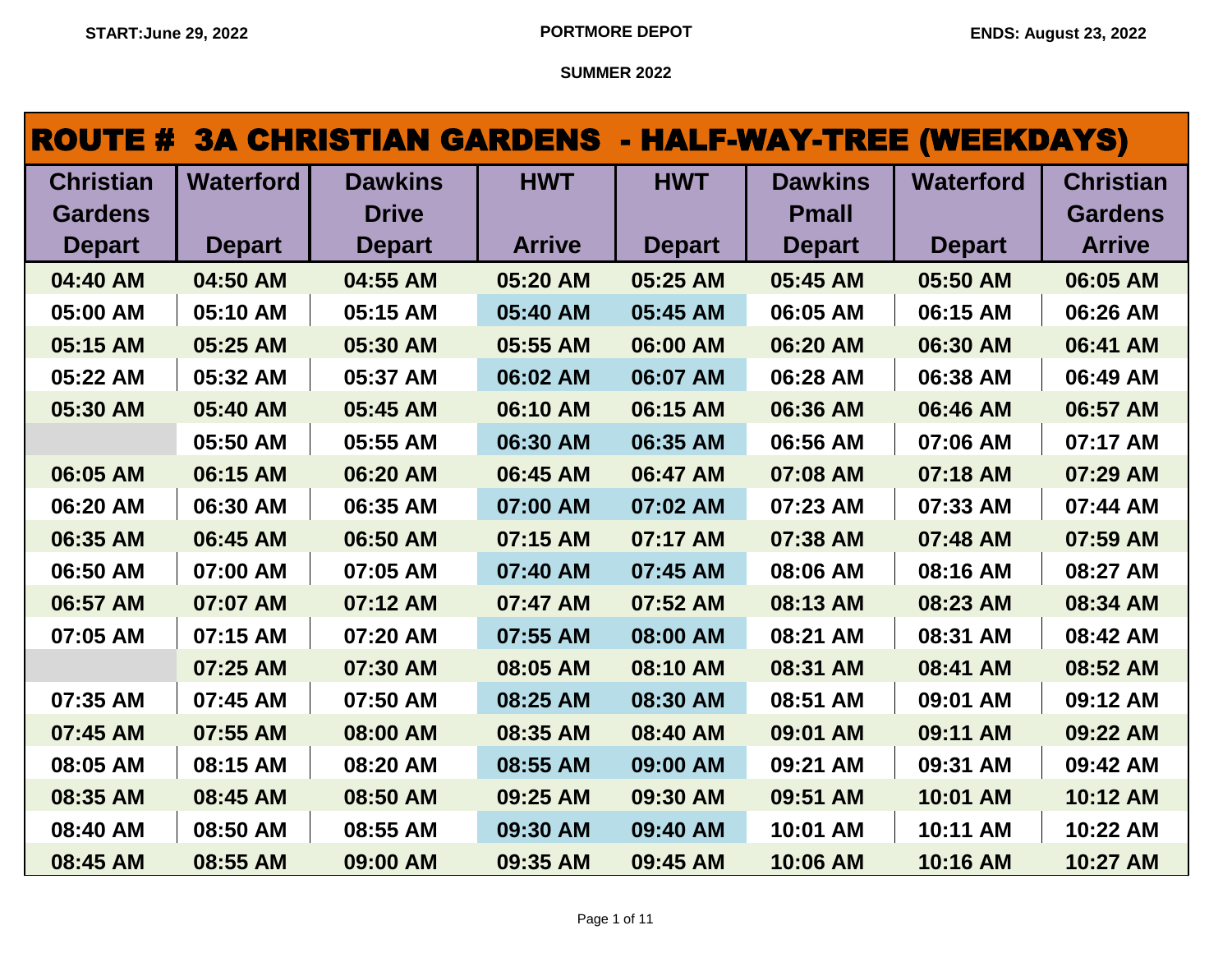| 08:55 AM | 09:05 AM | 09:10 AM | 09:45 AM | 09:50 AM | 10:11 AM | 10:21 AM | 10:32 AM |
|----------|----------|----------|----------|----------|----------|----------|----------|
| 09:15 AM | 09:25 AM | 09:30 AM | 10:05 AM | 10:10 AM | 10:31 AM | 10:41 AM | 10:52 AM |
| 09:30 AM | 09:40 AM | 09:45 AM | 10:20 AM | 10:25 AM | 10:46 AM | 10:56 AM | 11:07 AM |
| 09:45 AM | 09:55 AM | 10:00 AM | 10:35 AM | 10:40 AM | 11:01 AM | 11:11 AM | 11:22 AM |
| 10:15 AM | 10:25 AM | 10:30 AM | 11:05 AM | 11:10 AM | 11:31 AM | 11:41 AM | 11:52 AM |
| 10:30 AM | 10:40 AM | 10:45 AM | 11:20 AM | 11:25 AM | 11:46 AM | 11:56 AM | 12:07 PM |
| 10:37 AM | 10:47 AM | 10:52 AM | 11:27 AM | 11:32 AM | 11:53 AM | 12:03 PM | 12:15 PM |
| 10:45 AM | 10:55 AM | 11:00 AM | 11:35 AM | 11:40 AM | 12:01 PM | 12:16 PM | 12:28 PM |
| 11:00 AM | 11:10 AM | 11:15 AM | 11:50 AM | 11:55 AM | 12:17 PM | 12:32 PM | 12:44 PM |
| 11:10 AM | 11:20 AM | 11:25 AM | 12:00 PM | 12:10 PM | 12:34 PM | 12:49 PM | 01:01 PM |
| 11:15 AM | 11:25 AM | 11:30 AM | 12:05 PM | 12:10 PM | 12:34 PM | 12:49 PM | 01:01 PM |
| 11:30 AM | 11:40 AM | 11:45 AM | 12:20 PM | 12:25 PM | 12:49 PM | 01:04 PM | 01:16 PM |
| 12:00 PM | 12:10 PM | 12:25 PM | 12:45 PM | 12:50 PM | 01:14 PM | 01:29 PM | 01:41 PM |
| 12:15 PM | 12:35 PM | 12:50 PM | 01:10 PM | 01:15 PM | 01:39 PM | 01:54 PM | 02:06 PM |
| 12:25 PM | 12:45 PM | 01:00 PM | 01:20 PM | 01:25 PM | 01:49 PM | 02:04 PM | 02:16 PM |
| 12:35 PM | 12:55 PM | 01:10 PM | 01:30 PM | 01:35 PM | 01:59 PM | 02:14 PM | 02:26 PM |
| 12:55 PM | 01:15 PM | 01:30 PM | 01:50 PM | 01:55 PM | 02:19 PM | 02:34 PM | 02:46 PM |
| 01:05 PM | 01:25 PM | 01:40 PM | 02:00 PM | 02:05 PM | 02:29 PM | 02:44 PM | 02:56 PM |
| 01:20 PM | 01:40 PM | 01:55 PM | 02:15 PM | 02:20 PM | 02:44 PM | 02:59 PM | 03:11 PM |
| 01:45 PM | 02:05 PM | 02:15 PM | 02:45 PM | 02:50 PM | 03:14 PM | 03:29 PM | 03:43 PM |
| 02:10 PM | 02:30 PM | 02:40 PM | 03:10 PM | 03:15 PM | 03:39 PM | 03:54 PM | 04:08 PM |
| 02:20 PM | 02:40 PM | 02:50 PM | 03:20 PM | 03:25 PM | 03:49 PM | 04:04 PM | 04:18 PM |
| 02:35 PM | 02:55 PM | 03:05 PM | 03:35 PM | 03:40 PM | 04:04 PM | 04:19 PM | 04:33 PM |
| 02:55 PM | 03:15 PM | 03:25 PM | 03:55 PM | 04:00 PM | 04:24 PM | 04:34 PM | 04:48 PM |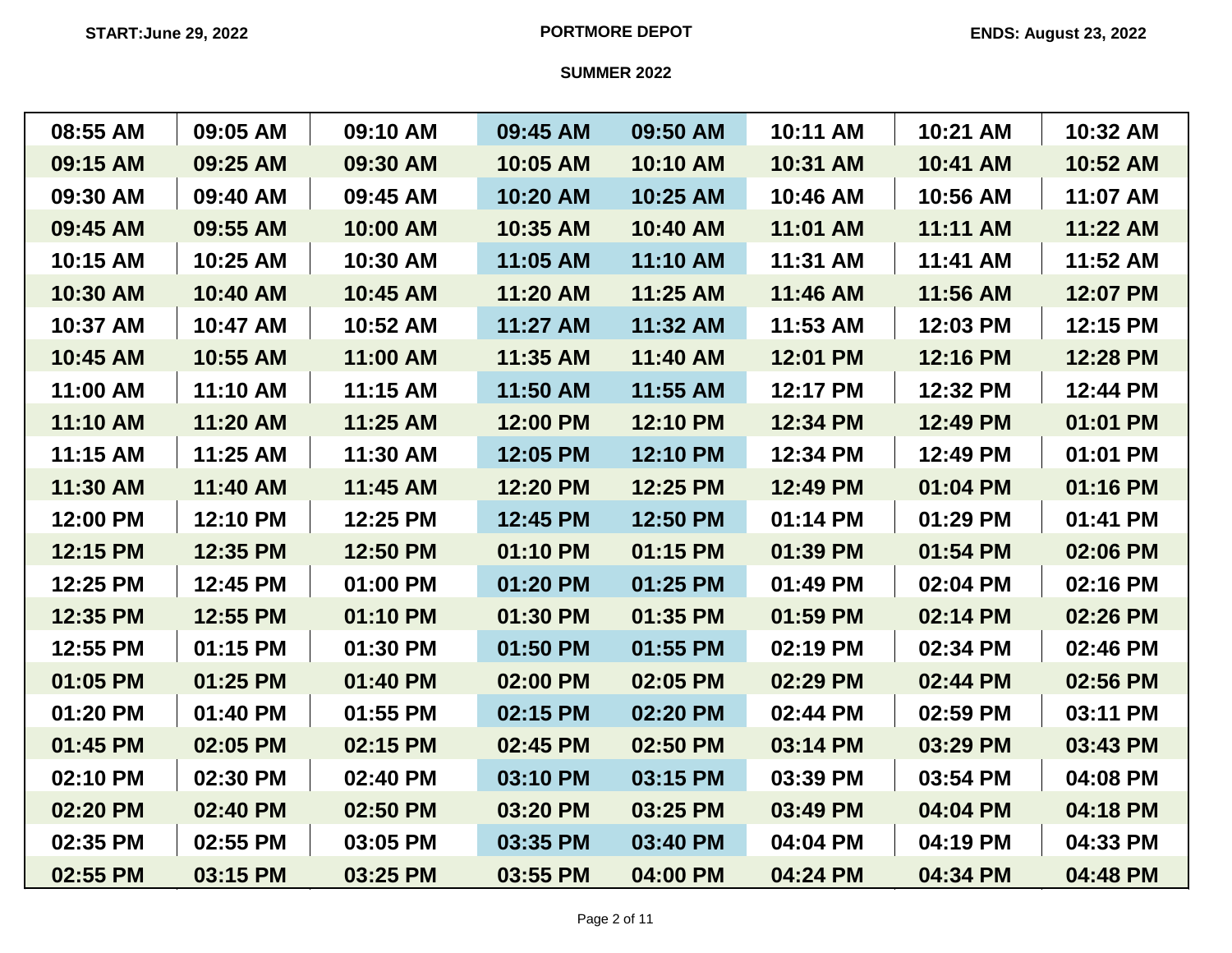| 03:05 PM | 03:25 PM | 03:35 PM | 04:05 PM | 04:10 PM | 04:34 PM | 04:44 PM | 04:58 PM |
|----------|----------|----------|----------|----------|----------|----------|----------|
| 03:20 PM | 03:40 PM | 03:50 PM | 04:20 PM | 04:25 PM | 04:51 PM | 05:01 PM | 05:15 PM |
| 03:45 PM | 04:05 PM | 04:15 PM | 04:45 PM | 04:53 PM | 05:19 PM | 05:29 PM | 05:43 PM |
| 04:10 PM | 04:30 PM | 04:40 PM | 05:05 PM | 05:13 PM | 05:39 PM | 05:49 PM | 06:03 PM |
| 04:25 PM | 04:45 PM | 04:55 PM | 05:20 PM | 05:28 PM | 05:54 PM | 06:04 PM | 06:18 PM |
| 04:35 PM | 04:55 PM | 05:05 PM | 05:30 PM | 05:38 PM | 06:04 PM | 06:14 PM | 06:28 PM |
| 05:00 PM | 05:20 PM | 05:30 PM | 05:55 PM | 06:03 PM | 06:29 PM | 06:39 PM | 06:53 PM |
| 05:10 PM | 05:30 PM | 05:40 PM | 06:05 PM | 06:13 PM | 06:39 PM | 06:49 PM | 07:03 PM |
| 05:25 PM | 05:45 PM | 05:55 PM | 06:20 PM | 06:28 PM | 06:54 PM | 07:04 PM | 07:18 PM |
| 05:50 PM | 06:10 PM | 06:20 PM | 06:45 PM | 06:55 PM | 07:21 PM | 07:31 PM | 07:45 PM |
| 06:15 PM | 06:35 PM | 06:45 PM | 07:15 PM | 07:30 PM | 07:54 PM | 08:03 PM | 08:17 PM |
| 06:27 PM | 06:47 PM | 06:57 PM | 07:27 PM | 07:42 PM | 08:01 PM | 08:10 PM | 08:24 PM |
| 06:40 PM | 07:00 PM | 07:10 PM | 07:40 PM | 07:55 PM | 08:14 PM | 08:23 PM | 08:37 PM |
| 07:05 PM | 07:25 PM | 07:35 PM | 08:05 PM | 08:15 PM | 08:34 PM | 08:43 PM | 08:57 PM |
| 07:15 PM | 07:35 PM | 07:45 PM | 08:15 PM | 08:25 PM | 08:44 PM | 08:53 PM | 09:07 PM |
| 07:30 PM | 07:50 PM | 08:00 PM | 08:30 PM | 08:40 PM | 08:59 PM | 09:08 PM | 09:22 PM |
| 08:00 PM | 08:10 PM | 08:20 PM | 08:45 PM | 08:47 PM | 09:06 PM | 09:15 PM | 09:27 PM |
| 09:00 PM | 09:10 PM | 09:20 PM | 09:44 PM | 09:49 PM | 10:08 PM | 10:17 PM | 10:31 PM |
| 09:30 PM | 09:40 PM | 09:50 PM | 10:14 PM | 10:19 PM | 10:38 PM | 10:47 PM | 11:01 PM |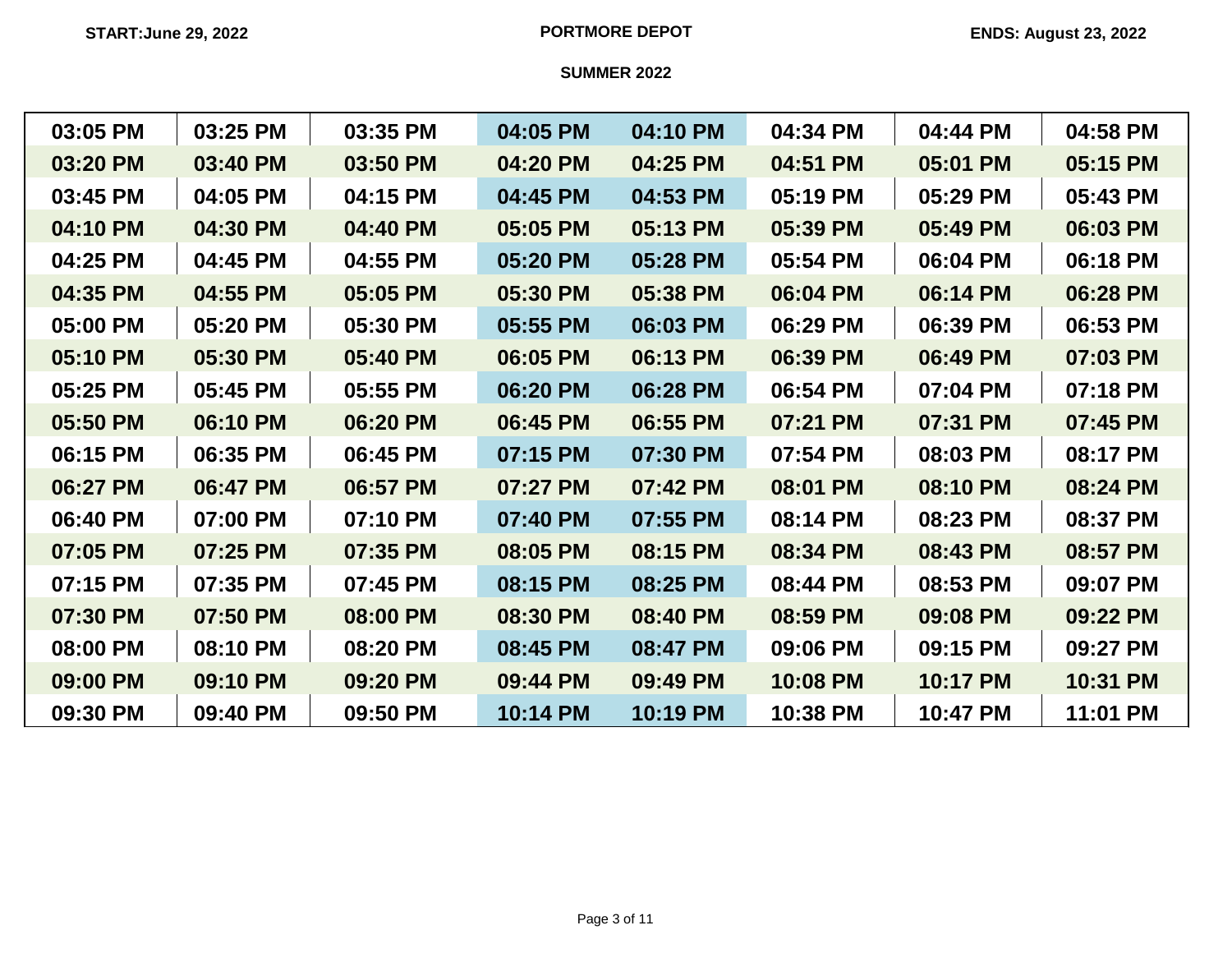| <b>ROUTE #</b>                                      |                                   | <b>3A CHRISTIAN GARDENS - HALF-WAY-TREE (SATURDAYS)</b> |                             |                             |                                                 |                                   |                                                     |
|-----------------------------------------------------|-----------------------------------|---------------------------------------------------------|-----------------------------|-----------------------------|-------------------------------------------------|-----------------------------------|-----------------------------------------------------|
| <b>Christian</b><br><b>Gardens</b><br><b>Depart</b> | <b>Waterford</b><br><b>Depart</b> | <b>Dawkins</b><br><b>Drive</b><br><b>Depart</b>         | <b>HWT</b><br><b>Arrive</b> | <b>HWT</b><br><b>Depart</b> | <b>Dawkins</b><br><b>Pmall</b><br><b>Depart</b> | <b>Waterford</b><br><b>Depart</b> | <b>Christian</b><br><b>Gardens</b><br><b>Arrive</b> |
| 05:00 AM                                            | 05:05 AM                          | 05:10 AM                                                | 05:38 AM                    | 05:40 AM                    | 06:05 AM                                        | 06:10 AM                          | 06:20 AM                                            |
| 05:18 AM                                            | 05:23 AM                          | 05:28 AM                                                | 05:58 AM                    | 06:03 AM                    | 06:28 AM                                        | 06:33 AM                          | 06:43 AM                                            |
| 05:36 AM                                            | 05:41 AM                          | 05:46 AM                                                | 06:16 AM                    | 06:21 AM                    | 06:46 AM                                        | 06:51 AM                          | 07:01 AM                                            |
| 05:54 AM                                            | 05:59 AM                          | 06:04 AM                                                | 06:34 AM                    | 06:39 AM                    | 07:04 AM                                        | 07:09 AM                          | 07:19 AM                                            |
| 06:12 AM                                            | 06:17 AM                          | 06:22 AM                                                | 06:52 AM                    | 06:57 AM                    | 07:22 AM                                        | 07:27 AM                          | 07:37 AM                                            |
| 06:30 AM                                            | 06:35 AM                          | 06:40 AM                                                | 07:10 AM                    | 07:15 AM                    | 07:40 AM                                        | 07:45 AM                          | 07:55 AM                                            |
| 06:48 AM                                            | 06:53 AM                          | 06:58 AM                                                | 07:28 AM                    | 07:33 AM                    | 07:58 AM                                        | 08:03 AM                          | 08:13 AM                                            |
| 07:07 AM                                            | 07:12 AM                          | 07:17 AM                                                | 07:47 AM                    | 07:52 AM                    | 08:17 AM                                        | 08:22 AM                          | 08:32 AM                                            |
| 07:26 AM                                            | 07:31 AM                          | 07:36 AM                                                | 08:06 AM                    | 08:11 AM                    | 08:36 AM                                        | 08:41 AM                          | 08:51 AM                                            |
| 07:45 AM                                            | 07:50 AM                          | 07:55 AM                                                | 08:25 AM                    | 08:30 AM                    | 08:55 AM                                        | 09:00 AM                          | 09:10 AM                                            |
| 08:04 AM                                            | 08:09 AM                          | 08:14 AM                                                | 08:44 AM                    | 08:49 AM                    | 09:19 AM                                        | 09:24 AM                          | 09:34 AM                                            |
| 08:23 AM                                            | 08:28 AM                          | 08:33 AM                                                | 09:03 AM                    | 09:08 AM                    | 09:38 AM                                        | 09:43 AM                          | 09:53 AM                                            |
| 08:42 AM                                            | 08:47 AM                          | 08:52 AM                                                | 09:22 AM                    | 09:27 AM                    | 09:57 AM                                        | 10:02 AM                          | 10:12 AM                                            |
| 09:01 AM                                            | 09:06 AM                          | 09:11 AM                                                | 09:41 AM                    | 09:46 AM                    | 10:16 AM                                        | 10:21 AM                          | 10:31 AM                                            |
| 09:20 AM                                            | 09:25 AM                          | 09:30 AM                                                | 10:00 AM                    | 10:05 AM                    | 10:35 AM                                        | 10:40 AM                          | 10:50 AM                                            |
| 09:39 AM                                            | 09:44 AM                          | 09:49 AM                                                | 10:19 AM                    | 10:24 AM                    | 10:54 AM                                        | 10:59 AM                          | 11:09 AM                                            |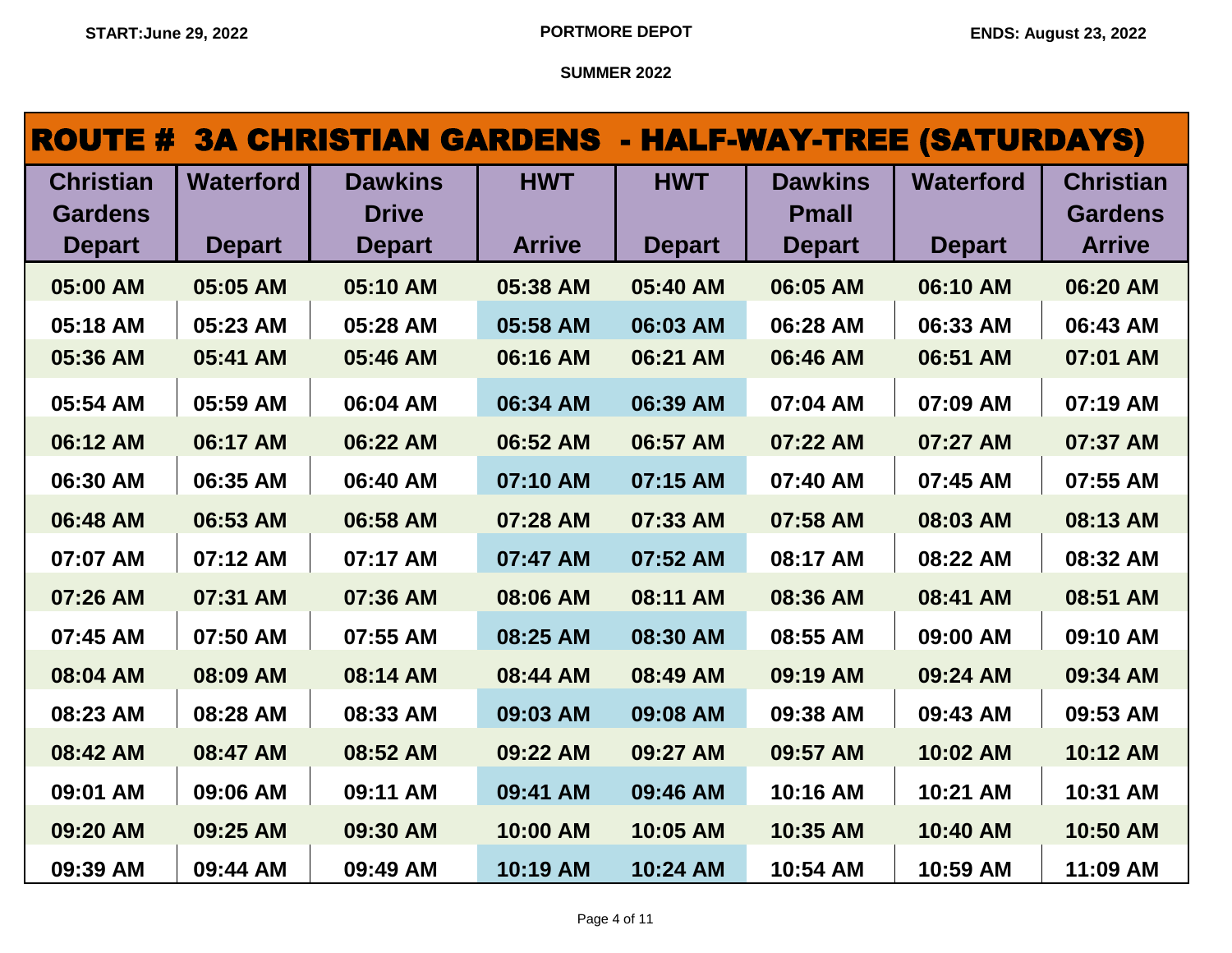| 09:58 AM | 10:03 AM | 10:08 AM | 10:38 AM | 10:43 AM | 11:13 AM | 11:18 AM | 11:28 AM |
|----------|----------|----------|----------|----------|----------|----------|----------|
| 10:17 AM | 10:22 AM | 10:27 AM | 10:57 AM | 11:02 AM | 11:32 AM | 11:37 AM | 11:47 AM |
| 10:36 AM | 10:41 AM | 10:46 AM | 11:16 AM | 11:21 AM | 11:51 AM | 11:56 AM | 12:06 PM |
| 10:55 AM | 11:00 AM | 11:05 AM | 11:35 AM | 11:40 AM | 12:10 PM | 12:15 PM | 12:25 PM |
| 11:14 AM | 11:19 AM | 11:24 AM | 11:54 AM | 12:02 PM | 12:32 PM | 12:37 PM | 12:47 PM |
| 11:33 AM | 11:38 AM | 11:43 AM | 12:13 PM | 12:23 PM | 12:53 PM | 12:58 PM | 01:08 PM |
| 11:52 AM | 11:57 AM | 12:02 PM | 12:32 PM | 12:41 PM | 01:11 PM | 01:16 PM | 01:26 PM |
| 12:11 PM | 12:16 PM | 12:21 PM | 12:51 PM | 12:56 PM | 01:26 PM | 01:31 PM | 01:41 PM |
| 12:30 PM | 12:35 PM | 12:40 PM | 01:07 PM | 01:12 PM | 01:42 PM | 01:47 PM | 01:57 PM |
| 12:58 PM | 01:03 PM | 01:08 PM | 01:35 PM | 01:40 PM | 02:10 PM | 02:15 PM | 02:25 PM |
| 01:16 PM | 01:21 PM | 01:26 PM | 01:53 PM | 01:55 PM | 02:25 PM | 02:30 PM | 02:40 PM |
| 01:34 PM | 01:39 PM | 01:44 PM | 02:11 PM | 02:16 PM | 02:46 PM | 02:51 PM | 03:01 PM |
| 01:46 PM | 01:51 PM | 01:56 PM | 02:23 PM | 02:28 PM | 02:58 PM | 03:03 PM | 03:13 PM |
| 02:05 PM | 02:10 PM | 02:15 PM | 02:42 PM | 02:47 PM | 03:17 PM | 03:22 PM | 03:32 PM |
| 02:28 PM | 02:33 PM | 02:38 PM | 03:05 PM | 03:10 PM | 03:40 PM | 03:45 PM | 03:55 PM |
| 02:43 PM | 02:48 PM | 02:53 PM | 03:20 PM | 03:25 PM | 03:55 PM | 04:00 PM | 04:10 PM |
| 03:02 PM | 03:07 PM | 03:12 PM | 03:39 PM | 03:44 PM | 04:09 PM | 04:14 PM | 04:24 PM |
| 03:21 PM | 03:26 PM | 03:31 PM | 04:01 PM | 04:06 PM | 04:31 PM | 04:36 PM | 04:46 PM |
| 03:40 PM | 03:45 PM | 03:50 PM | 04:20 PM | 04:25 PM | 04:50 PM | 04:55 PM | 05:05 PM |
| 03:59 PM | 04:04 PM | 04:09 PM | 04:39 PM | 04:44 PM | 05:09 PM | 05:14 PM | 05:24 PM |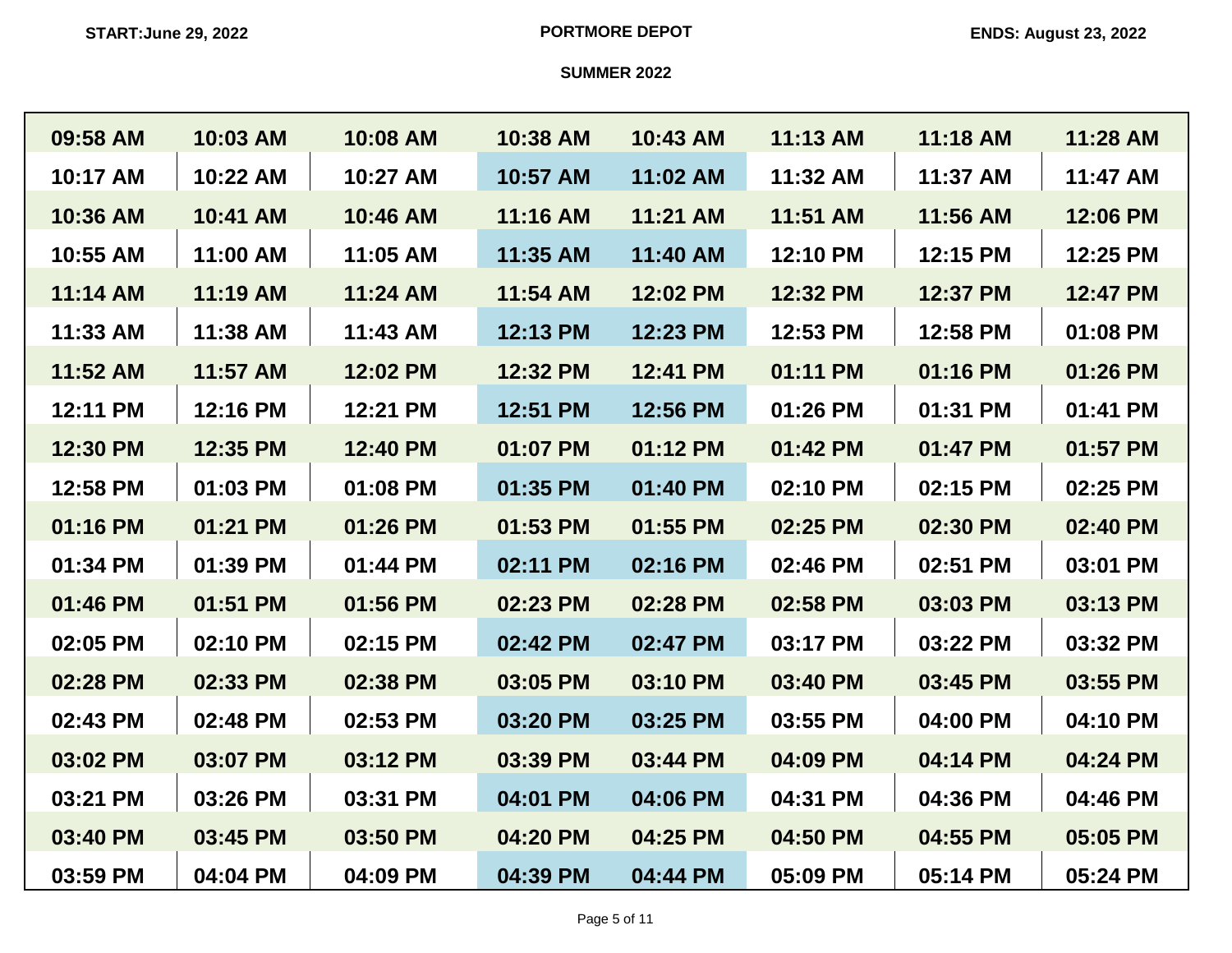| 04:18 PM | 04:23 PM | 04:28 PM | 04:58 PM | 05:03 PM | 05:28 PM | 05:33 PM | 05:43 PM |
|----------|----------|----------|----------|----------|----------|----------|----------|
| 04:37 PM | 04:42 PM | 04:47 PM | 05:17 PM | 05:22 PM | 05:47 PM | 05:52 PM | 06:02 PM |
| 04:56 PM | 05:01 PM | 05:06 PM | 05:36 PM | 05:41 PM | 06:06 PM | 06:11 PM | 06:21 PM |
| 05:15 PM | 05:20 PM | 05:25 PM | 05:55 PM | 06:00 PM | 06:25 PM | 06:30 PM | 06:40 PM |
| 05:34 PM | 05:39 PM | 05:44 PM | 06:14 PM | 06:19 PM | 06:44 PM | 06:49 PM | 06:59 PM |
| 05:53 PM | 05:58 PM | 06:03 PM | 06:33 PM | 06:38 PM | 07:03 PM | 07:08 PM | 07:18 PM |
| 06:12 PM | 06:17 PM | 06:22 PM | 06:52 PM | 06:57 PM | 07:22 PM | 07:27 PM | 07:37 PM |
| 06:31 PM | 06:36 PM | 06:41 PM | 07:11 PM | 07:16 PM | 07:41 PM | 07:46 PM | 07:56 PM |
| 06:50 PM | 06:55 PM | 07:00 PM | 07:30 PM | 07:35 PM | 08:00 PM | 08:05 PM | 08:15 PM |
| 07:09 PM | 07:14 PM | 07:19 PM | 07:49 PM | 07:54 PM | 08:19 PM | 08:24 PM | 08:34 PM |
| 07:28 PM | 07:33 PM | 07:38 PM | 08:08 PM | 08:13 PM | 08:43 PM | 08:48 PM | 08:58 PM |
| 07:47 PM | 07:52 PM | 07:57 PM | 08:27 PM | 08:32 PM | 09:02 PM | 09:07 PM | 09:17 PM |
| 08:06 PM | 08:11 PM | 08:16 PM | 08:46 PM | 08:51 PM | 09:21 PM | 09:26 PM | 09:36 PM |
| 08:25 PM | 08:30 PM | 08:35 PM | 09:05 PM | 09:10 PM | 09:40 PM | 09:45 PM | 09:55 PM |
| 08:45 PM | 08:50 PM | 08:55 PM | 09:25 PM | 09:30 PM | 10:00 PM | 10:05 PM | 10:15 PM |
| 09:10 PM | 09:15 PM | 09:20 PM | 09:50 PM | 09:55 PM | 10:25 PM | 10:30 PM | 10:40 PM |
| 09:35 PM | 09:40 PM | 09:45 PM | 10:15 PM | 10:30 PM | 11:00 PM | 11:05 PM | 11:15 PM |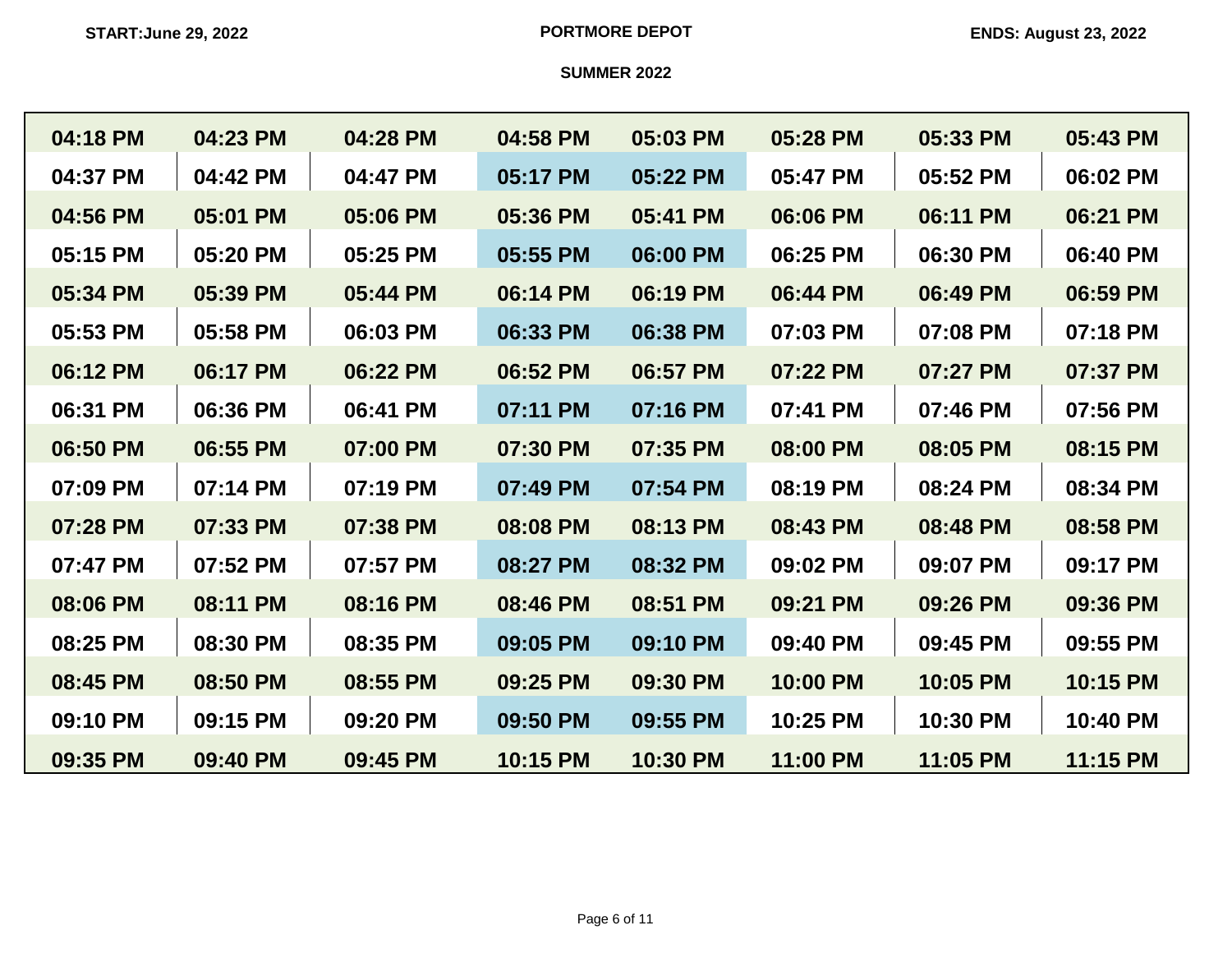|                                                     |                                   | <b>ROUTE # 3A CHRISTIAN GARDENS - HALF-WAY-TREE (SUNDAYS)</b> |                             |                             |                                                 |                                   |                                                     |
|-----------------------------------------------------|-----------------------------------|---------------------------------------------------------------|-----------------------------|-----------------------------|-------------------------------------------------|-----------------------------------|-----------------------------------------------------|
| <b>Christian</b><br><b>Gardens</b><br><b>Depart</b> | <b>Waterford</b><br><b>Depart</b> | <b>Dawkins</b><br><b>Drive</b><br><b>Depart</b>               | <b>HWT</b><br><b>Arrive</b> | <b>HWT</b><br><b>Depart</b> | <b>Dawkins</b><br><b>Pmall</b><br><b>Depart</b> | <b>Waterford</b><br><b>Depart</b> | <b>Christian</b><br><b>Gardens</b><br><b>Arrive</b> |
| 06:00 AM                                            | 06:15 AM                          | 06:25 AM                                                      | 06:45 AM                    | 06:51 AM                    | 07:09 AM                                        | 07:19 AM                          | 07:34 AM                                            |
| 06:30 AM                                            | 06:45 AM                          | 06:55 AM                                                      | 07:15 AM                    | 07:21 AM                    | 07:39 AM                                        | 07:49 AM                          | 08:04 AM                                            |
| 07:00 AM                                            | 07:15 AM                          | 07:25 AM                                                      | 07:45 AM                    | 07:51 AM                    | 08:09 AM                                        | 08:19 AM                          | 08:34 AM                                            |
| 07:25 AM                                            | 07:40 AM                          | 07:50 AM                                                      | 08:10 AM                    | 08:16 AM                    | 08:34 AM                                        | 08:44 AM                          | 08:59 AM                                            |
| 07:50 AM                                            | 08:05 AM                          | 08:15 AM                                                      | 08:35 AM                    | 08:41 AM                    | 08:59 AM                                        | 09:09 AM                          | 09:24 AM                                            |
| 08:15 AM                                            | 08:30 AM                          | 08:40 AM                                                      | 09:00 AM                    | 09:06 AM                    | 09:27 AM                                        | 09:37 AM                          | 09:52 AM                                            |
| 08:40 AM                                            | 08:55 AM                          | 09:05 AM                                                      | 09:23 AM                    | 09:29 AM                    | 09:50 AM                                        | 10:00 AM                          | 10:15 AM                                            |
| 09:05 AM                                            | 09:20 AM                          | 09:30 AM                                                      | 09:48 AM                    | 09:54 AM                    | 10:15 AM                                        | 10:25 AM                          | 10:40 AM                                            |
| 09:30 AM                                            | 09:45 AM                          | 09:55 AM                                                      | 10:13 AM                    | 10:19 AM                    | 10:40 AM                                        | 10:50 AM                          | 11:05 AM                                            |
| 09:55 AM                                            | 10:10 AM                          | 10:20 AM                                                      | 10:38 AM                    | 10:44 AM                    | 11:05 AM                                        | 11:15 AM                          | 11:30 AM                                            |
| 10:20 AM                                            | 10:35 AM                          | 10:45 AM                                                      | 11:03 AM                    | 11:09 AM                    | 11:30 AM                                        | 11:40 AM                          | 11:55 AM                                            |
| 10:45 AM                                            | 11:00 AM                          | 11:10 AM                                                      | 11:28 AM                    | 11:34 AM                    | 11:55 AM                                        | 12:05 PM                          | 12:20 PM                                            |
| 11:10 AM                                            | 11:25 AM                          | 11:35 AM                                                      | 11:53 AM                    | 11:59 AM                    | 12:20 PM                                        | 12:30 PM                          | 12:45 PM                                            |
| 11:35 AM                                            | 11:50 AM                          | 12:00 PM                                                      | 12:18 PM                    | 12:24 PM                    | 12:45 PM                                        | 12:55 PM                          | 01:10 PM                                            |
| 12:00 PM                                            | 12:15 PM                          | 12:25 PM                                                      | 12:43 PM                    | 12:49 PM                    | 01:10 PM                                        | 01:20 PM                          | 01:35 PM                                            |
| 12:25 PM                                            | 12:40 PM                          | 12:50 PM                                                      | 01:08 PM                    | 01:14 PM                    | 01:35 PM                                        | 01:45 PM                          | 02:00 PM                                            |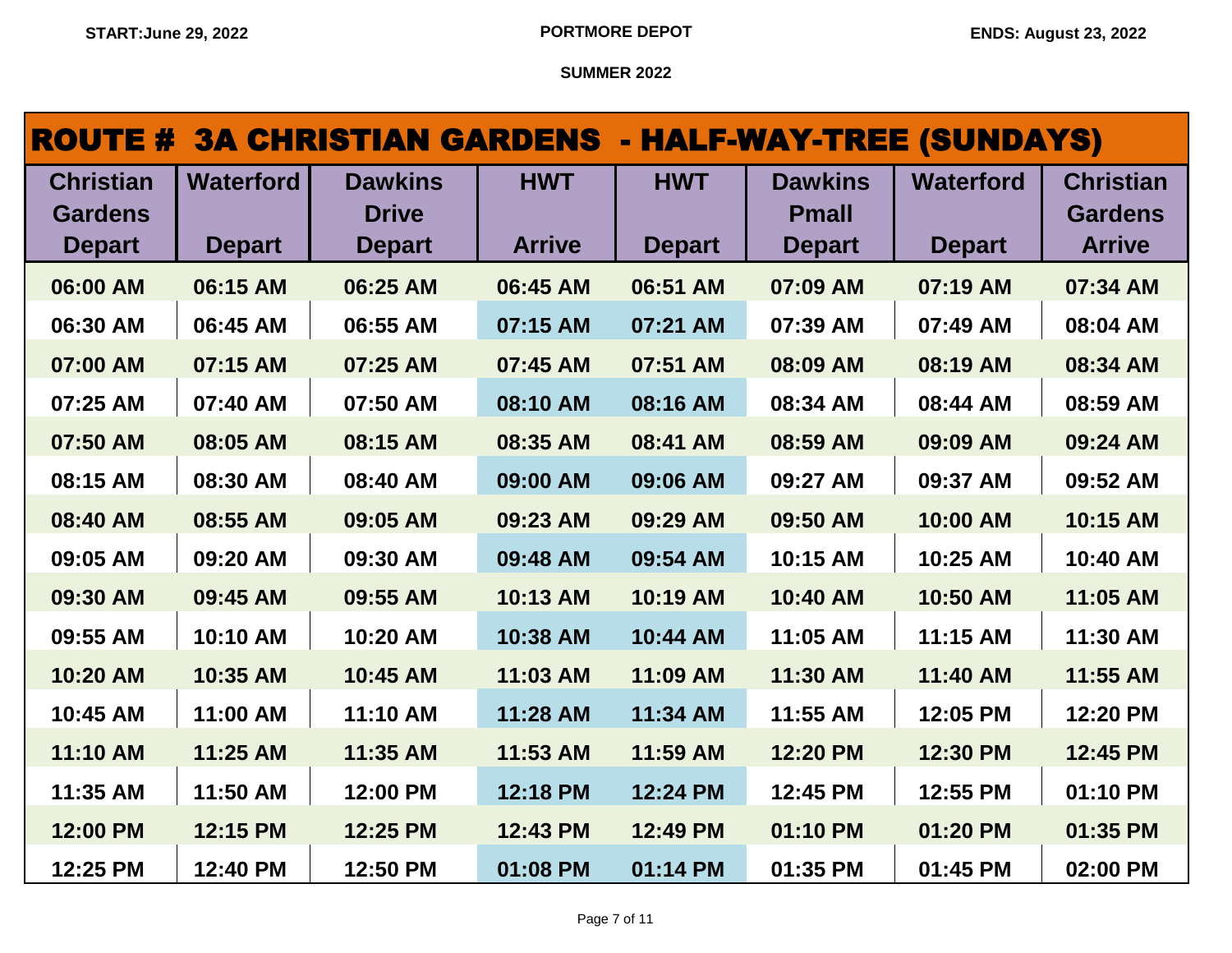| 12:50 PM | 01:05 PM | 01:15 PM | 01:33 PM | 01:39 PM | 02:00 PM | 02:10 PM | 02:25 PM |
|----------|----------|----------|----------|----------|----------|----------|----------|
| 01:15 PM | 01:30 PM | 01:40 PM | 01:58 PM | 02:04 PM | 02:25 PM | 02:35 PM | 02:50 PM |
| 01:40 PM | 01:55 PM | 02:05 PM | 02:23 PM | 02:30 PM | 02:51 PM | 03:01 PM | 03:16 PM |
| 02:05 PM | 02:20 PM | 02:30 PM | 02:48 PM | 02:55 PM | 03:16 PM | 03:26 PM | 03:41 PM |
| 02:30 PM | 02:45 PM | 02:55 PM | 03:13 PM | 03:19 PM | 03:40 PM | 03:50 PM | 04:05 PM |
| 02:55 PM | 03:10 PM | 03:20 PM | 03:38 PM | 03:45 PM | 04:06 PM | 04:16 PM | 04:31 PM |
| 03:20 PM | 03:35 PM | 03:45 PM | 04:03 PM | 04:10 PM | 04:31 PM | 04:41 PM | 04:56 PM |
| 03:45 PM | 04:00 PM | 04:10 PM | 04:26 PM | 04:33 PM | 04:54 PM | 05:04 PM | 05:19 PM |
| 04:10 PM | 04:25 PM | 04:35 PM | 04:53 PM | 05:00 PM | 05:21 PM | 05:31 PM | 05:46 PM |
| 04:35 PM | 04:50 PM | 05:00 PM | 05:18 PM | 05:25 PM | 05:46 PM | 05:56 PM | 06:11 PM |
| 05:00 PM | 05:15 PM | 05:25 PM | 05:43 PM | 05:50 PM | 06:11 PM | 06:21 PM | 06:36 PM |
| 05:25 PM | 05:40 PM | 05:50 PM | 06:08 PM | 06:15 PM | 06:36 PM | 06:46 PM | 07:01 PM |
| 05:50 PM | 06:05 PM | 06:15 PM | 06:33 PM | 06:40 PM | 07:01 PM | 07:11 PM | 07:26 PM |
| 06:15 PM | 06:30 PM | 06:40 PM | 06:58 PM | 07:05 PM | 07:26 PM | 07:36 PM | 07:51 PM |
| 06:40 PM | 06:55 PM | 07:05 PM | 07:23 PM | 07:30 PM | 07:51 PM | 08:01 PM | 08:16 PM |
| 07:05 PM | 07:20 PM | 07:30 PM | 07:48 PM | 07:55 PM | 08:16 PM | 08:26 PM | 08:41 PM |
| 07:30 PM | 07:45 PM | 07:55 PM | 08:13 PM | 08:20 PM | 08:41 PM | 08:51 PM | 09:06 PM |
| 07:55 PM | 08:10 PM | 08:20 PM | 08:38 PM | 08:45 PM | 09:06 PM | 09:16 PM | 09:31 PM |
| 08:20 PM | 08:35 PM | 08:45 PM | 09:03 PM | 09:10 PM | 09:31 PM | 09:41 PM | 09:56 PM |
| 08:45 PM | 09:00 PM | 09:10 PM | 09:28 PM | 09:35 PM | 09:56 PM | 10:06 PM | 10:21 PM |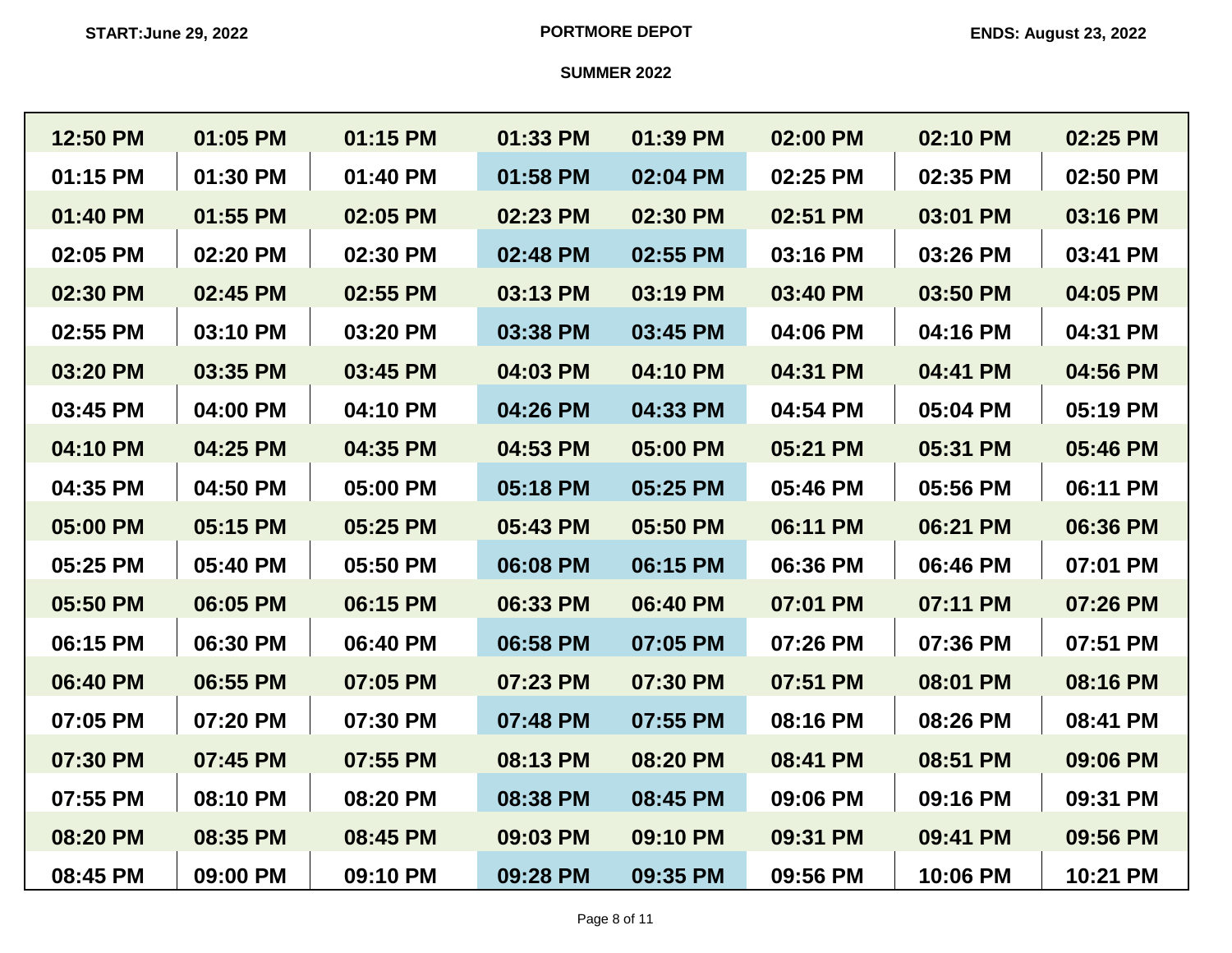# ROUTE # 3A CHRISTIAN GARDENS - HALF-WAY-TREE (HOLIDAYS)

| <b>Christian</b> | <b>Waterford</b> | <b>Dawkins</b> | <b>HWT</b>    | <b>HWT</b>    | <b>Dawkins</b> | <b>Waterford</b> | <b>Christian</b> |
|------------------|------------------|----------------|---------------|---------------|----------------|------------------|------------------|
| <b>Gardens</b>   |                  | <b>Drive</b>   |               |               | <b>Pmall</b>   |                  | <b>Gardens</b>   |
| <b>Depart</b>    | <b>Depart</b>    | <b>Depart</b>  | <b>Arrive</b> | <b>Depart</b> | <b>Depart</b>  | <b>Depart</b>    | <b>Arrive</b>    |
| 06:00 AM         | 06:15 AM         | 06:25 AM       | 06:45 AM      | 06:51 AM      | 07:09 AM       | 07:19 AM         | 07:34 AM         |
| 06:30 AM         | 06:45 AM         | 06:55 AM       | 07:15 AM      | 07:21 AM      | 07:39 AM       | 07:49 AM         | 08:04 AM         |
| 07:00 AM         | 07:15 AM         | 07:25 AM       | 07:45 AM      | 07:51 AM      | 08:09 AM       | 08:19 AM         | 08:34 AM         |
| 07:25 AM         | 07:40 AM         | 07:50 AM       | 08:10 AM      | 08:16 AM      | 08:34 AM       | 08:44 AM         | 08:59 AM         |
| 07:50 AM         | 08:05 AM         | 08:15 AM       | 08:35 AM      | 08:41 AM      | 08:59 AM       | 09:09 AM         | 09:24 AM         |
| 08:15 AM         | 08:30 AM         | 08:40 AM       | 09:00 AM      | 09:06 AM      | 09:27 AM       | 09:37 AM         | 09:52 AM         |
| 08:40 AM         | 08:55 AM         | 09:05 AM       | 09:23 AM      | 09:29 AM      | 09:50 AM       | 10:00 AM         | 10:15 AM         |
| 09:05 AM         | 09:20 AM         | 09:30 AM       | 09:48 AM      | 09:54 AM      | 10:15 AM       | 10:25 AM         | 10:40 AM         |
| 09:30 AM         | 09:45 AM         | 09:55 AM       | 10:13 AM      | 10:19 AM      | 10:40 AM       | 10:50 AM         | 11:05 AM         |
| 09:55 AM         | 10:10 AM         | 10:20 AM       | 10:38 AM      | 10:44 AM      | 11:05 AM       | 11:15 AM         | 11:30 AM         |
| 10:20 AM         | 10:35 AM         | 10:45 AM       | 11:03 AM      | 11:09 AM      | 11:30 AM       | 11:40 AM         | 11:55 AM         |
| 10:45 AM         | 11:00 AM         | 11:10 AM       | 11:28 AM      | 11:34 AM      | 11:55 AM       | 12:05 PM         | 12:20 PM         |
| 11:10 AM         | 11:25 AM         | 11:35 AM       | 11:53 AM      | 11:59 AM      | 12:20 PM       | 12:30 PM         | 12:45 PM         |
| 11:35 AM         | 11:50 AM         | 12:00 PM       | 12:18 PM      | 12:24 PM      | 12:45 PM       | 12:55 PM         | 01:10 PM         |
| 12:00 PM         | 12:15 PM         | 12:25 PM       | 12:43 PM      | 12:49 PM      | 01:10 PM       | 01:20 PM         | 01:35 PM         |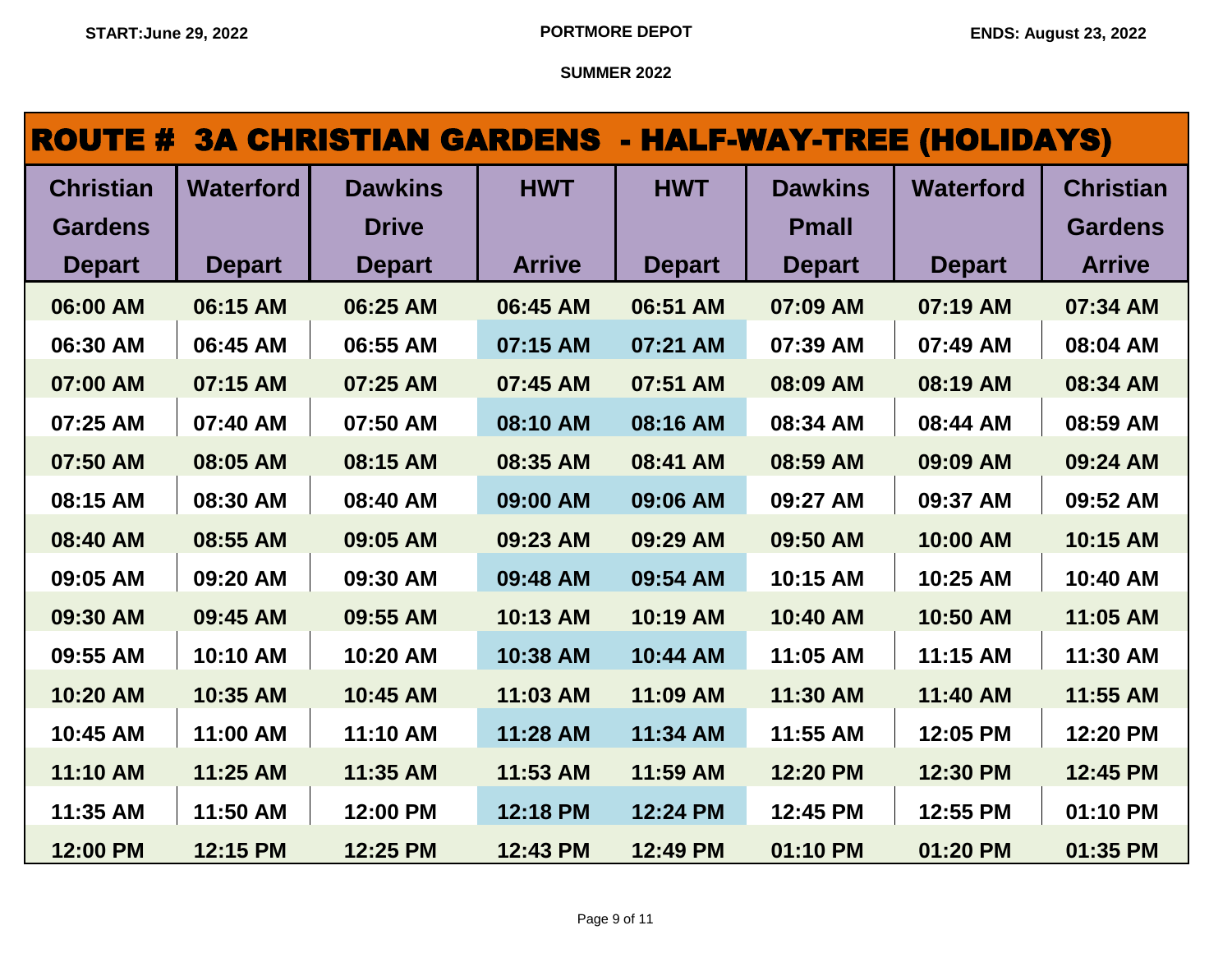| 12:25 PM | 12:40 PM | 12:50 PM | 01:08 PM | 01:14 PM | 01:35 PM | 01:45 PM | 02:00 PM |
|----------|----------|----------|----------|----------|----------|----------|----------|
| 12:50 PM | 01:05 PM | 01:15 PM | 01:33 PM | 01:39 PM | 02:00 PM | 02:10 PM | 02:25 PM |
| 01:15 PM | 01:30 PM | 01:40 PM | 01:58 PM | 02:04 PM | 02:25 PM | 02:35 PM | 02:50 PM |
| 01:40 PM | 01:55 PM | 02:05 PM | 02:23 PM | 02:30 PM | 02:51 PM | 03:01 PM | 03:16 PM |
| 02:05 PM | 02:20 PM | 02:30 PM | 02:48 PM | 02:55 PM | 03:16 PM | 03:26 PM | 03:41 PM |
| 02:30 PM | 02:45 PM | 02:55 PM | 03:13 PM | 03:19 PM | 03:40 PM | 03:50 PM | 04:05 PM |
| 02:55 PM | 03:10 PM | 03:20 PM | 03:38 PM | 03:45 PM | 04:06 PM | 04:16 PM | 04:31 PM |
| 03:20 PM | 03:35 PM | 03:45 PM | 04:03 PM | 04:10 PM | 04:31 PM | 04:41 PM | 04:56 PM |
| 03:45 PM | 04:00 PM | 04:10 PM | 04:26 PM | 04:33 PM | 04:54 PM | 05:04 PM | 05:19 PM |
| 04:10 PM | 04:25 PM | 04:35 PM | 04:53 PM | 05:00 PM | 05:21 PM | 05:31 PM | 05:46 PM |
| 04:35 PM | 04:50 PM | 05:00 PM | 05:18 PM | 05:25 PM | 05:46 PM | 05:56 PM | 06:11 PM |
| 05:00 PM | 05:15 PM | 05:25 PM | 05:43 PM | 05:50 PM | 06:11 PM | 06:21 PM | 06:36 PM |
| 05:25 PM | 05:40 PM | 05:50 PM | 06:08 PM | 06:15 PM | 06:36 PM | 06:46 PM | 07:01 PM |
| 05:50 PM | 06:05 PM | 06:15 PM | 06:33 PM | 06:40 PM | 07:01 PM | 07:11 PM | 07:26 PM |
| 06:15 PM | 06:30 PM | 06:40 PM | 06:58 PM | 07:05 PM | 07:26 PM | 07:36 PM | 07:51 PM |
| 06:40 PM | 06:55 PM | 07:05 PM | 07:23 PM | 07:30 PM | 07:51 PM | 08:01 PM | 08:16 PM |
| 07:05 PM | 07:20 PM | 07:30 PM | 07:48 PM | 07:55 PM | 08:16 PM | 08:26 PM | 08:41 PM |
| 07:30 PM | 07:45 PM | 07:55 PM | 08:13 PM | 08:20 PM | 08:41 PM | 08:51 PM | 09:06 PM |
| 07:55 PM | 08:10 PM | 08:20 PM | 08:38 PM | 08:45 PM | 09:06 PM | 09:16 PM | 09:31 PM |
| 08:20 PM | 08:35 PM | 08:45 PM | 09:03 PM | 09:10 PM | 09:31 PM | 09:41 PM | 09:56 PM |